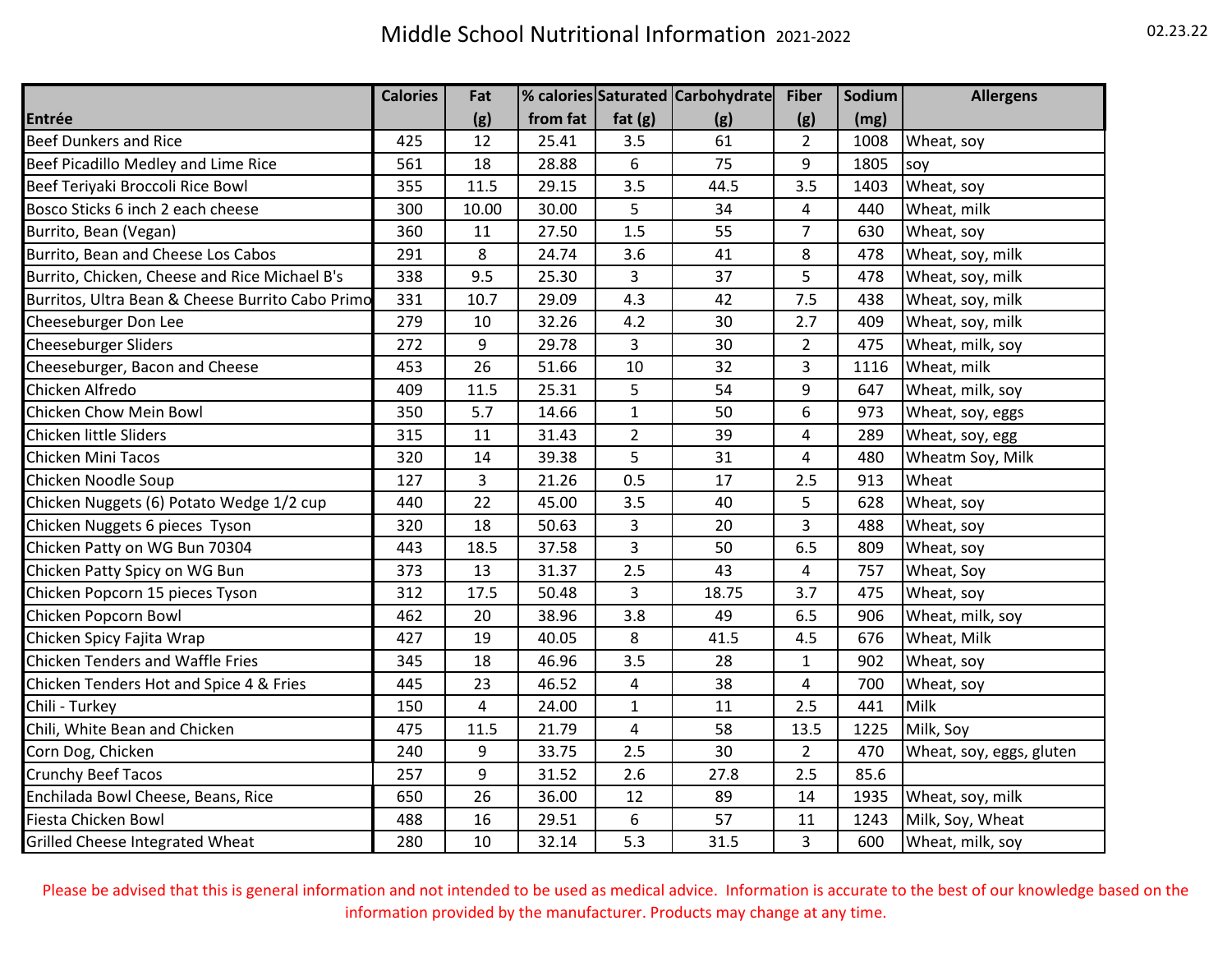## Middle School Nutritional Information 2021-2022 02.23.22

| Grilled Cheese on Ciabata                  | 260 | 10    | 34.62 | 5                       | 28 | $\overline{2}$ | 670  | Wheat, milk, soy            |
|--------------------------------------------|-----|-------|-------|-------------------------|----|----------------|------|-----------------------------|
| Hamburger on WG Bun                        | 299 | 12    | 36.12 | $\overline{\mathbf{4}}$ | 33 | 4              | 568  | Wheat, soy                  |
| Hamburger Don Lee                          | 276 | 10.4  | 33.91 | 3.7                     | 29 | 2.8            | 260  | Wheat, soy                  |
| Hot Dog on a bun Beef                      | 320 | 17    | 47.81 | $\overline{7}$          | 32 | 3              | 540  | Wheat                       |
| Lasagna Hearty with Max Stix               | 500 | 20    | 36.00 | $10\,$                  | 47 | 3              | 1034 | Wheat, milk, soy, egg       |
| Mac N Cheese Rose & Shore 850              | 380 | 15    | 35.53 | 8                       | 43 | 5              | 590  | Eggs, milk, wheat           |
| Max Stick (2 each) 77387 12722             | 310 | 12    | 34.84 | 6                       | 34 | $\overline{2}$ | 650  | Wheat, milk                 |
| Nacho Bean Dip and Tortilla Chips          | 440 | 19    | 38.86 | 3.5                     | 54 | 12             | 818  | Milk                        |
| Nacho Cheesy Bites                         | 337 | 12.5  | 33.38 | 5                       | 40 | 3.75           | 550  | Milk, soy, wheat            |
| Pick Up Stix House Chicken and Brown Rice  | 400 | 11    | 24.75 | $\overline{2}$          | 58 | 3              | 370  | Wheat, soy, egg, gluten***  |
| Pick Up Stix House Tofu and Brown Rice     | 340 | 6     | 15.88 | $\mathbf 1$             | 56 | 5              | 390  | Wheat, soy, egg, gluten***  |
| Pick Up Stix Orange Chicken and Rice       | 390 | 11    | 25.38 | 2.5                     | 54 | 3              | 250  | Egg, Soy, Wheat****         |
| Pick Up Stix Teriyaki Chicken and rice     | 320 | 4     | 11.25 | $\mathbf 1$             | 55 | 3              | 350  | Soy, Wheat***               |
| Pizza Papa John Cheese WW                  | 360 | 11    | 27.50 | $\overline{4}$          | 46 | 4              | 750  | Wheat, milk                 |
| Pizza Papa John Pepperoni pork WW          | 410 | 16    | 35.12 | $\overline{\mathbf{4}}$ | 46 | 4              | 920  | Wheat, milk                 |
| Pizza Papa John Vegetarian WW              | 380 | 12    | 28.42 | $\overline{\mathbf{4}}$ | 48 | 5              | 780  | Wheat, milk                 |
| Pretzel Hot Dog Beef                       | 300 | 6.5   | 19.50 | $\overline{2}$          | 41 | 5              | 790  | Wheat, Soy                  |
| Ravioli Bake                               | 366 | 11    | 27.05 | 5                       | 41 | 2.7            | 972  | Egg, Milk, Soy, Wheat       |
| Raviolis, Cheese 4 with sauce              | 392 | 12.00 | 27.55 | 5                       | 44 | 3              | 1161 | Wheat, Milk, Eggs           |
| Rotini and marinara sauce                  | 416 | 14.00 | 30.29 | 5                       | 55 | 6              | 873  | Wheat, milk                 |
| Salad, BBQ Chicken with corn chips Ranch   | 684 | 33.50 | 44.08 | 11                      | 63 | 9              | 763  | Milk, soy, Ranch- milk egg  |
| Salad, Caesar Chicken with Dressing        | 593 | 40.00 | 60.71 | 6                       | 33 | $\overline{7}$ | 1200 | Wheat, milk, soy, egg, Fish |
| Salad, Chef                                | 568 | 37.00 | 58.63 | 8.5                     | 35 | 8              | 1167 | Wheat, milk, egg, soy       |
| Sandwich, Croissant Turkey & Cheese        | 333 | 16.00 | 43.24 | 8                       | 32 | $\overline{2}$ | 1092 | What, Milk, Soy             |
| Sandwich Ham & Cheese on Hoagie            | 313 | 13.00 | 37.38 | 5.7                     | 32 | $\overline{2}$ | 1032 | Wheat, Milk                 |
| Sandwich Turkey & Cheese on Hoagie         | 301 | 12.00 | 35.88 | 5                       | 30 | $\overline{2}$ | 976  | Wheat, Milk                 |
| Spaghetti and Meatball bowl                | 611 | 27.00 | 39.77 | 10                      | 59 | 6              | 1128 | Milk, Soy, Wheat            |
| Spaghetti with Meat Sauce with bread stick | 453 | 15    | 29.80 | 5                       | 57 | 6              | 960  | Wheat, milk, soy, egg       |
| Stuffed Sandwich Beef Pepperoni            | 300 | 12    | 36.00 | 5                       | 31 | 3              | 590  | Wheat, eggs, milk, soy      |
| Taco Stick Beef Integrated                 | 345 | 13    | 33.91 | 8.35                    | 32 | 3.85           | 630  | Wheat, milk, soy            |
| Taquitos, Chicken Michael B's              | 227 | 4     | 15.86 | 0.5                     | 27 | 5.2            | 226  | Milk                        |
| <b>Texas Garlic Cheese Toast</b>           | 356 | 17    | 42.98 | 8                       | 31 | $\overline{2}$ | 447  | Wheat, milk, Soy            |
| Uncrustables 5.3 oz                        | 600 | 34    | 51.00 | $\boldsymbol{6}$        | 64 | $\overline{7}$ | 540  | Wheat, soy, peanuts         |
| Veggie Gardenburger Don Lee                | 349 | 12    | 30.95 | 3                       | 43 | 5              | 494  | Wheat, milk, egg, soy       |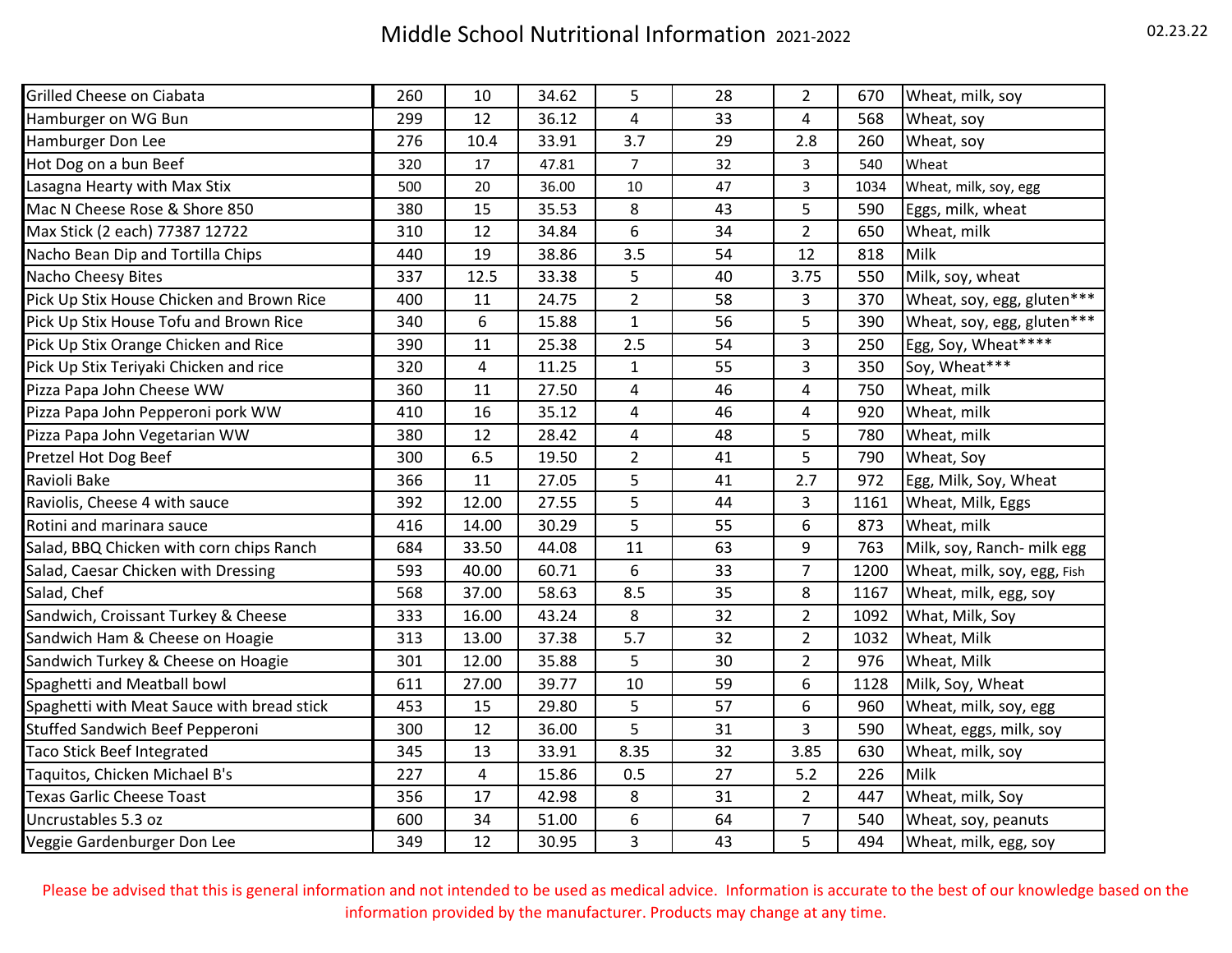| Veggie Gardenburger Morning Star                  | 240             | 5           | 18.75    | 0         | 37                                | 6              | 690            | Wheat, soy, milk                 |
|---------------------------------------------------|-----------------|-------------|----------|-----------|-----------------------------------|----------------|----------------|----------------------------------|
| Veggie Chickenless Soy Nuggets                    | 287.5           | 10          | 31.30    | 1.875     | 27.5                              | 6.25           | 475            | Wheat, Soy                       |
| <b>Wings and Fries</b>                            | 360             | 20.5        | 51.25    | 4         | 21                                | $\overline{2}$ | 754            | Wheat                            |
| Wrap - BLT Bacon Lettuce Turkey                   | 398             | 12          | 27.14    | 3.5       | 43                                | 2.7            | 1160           | Wheat, soy                       |
| Wrap - Caesar                                     | 668             | 39          | 52.54    | 12.5      | 44.7                              | 5              | 1571           | Wheat, milk, soy, egg, anchovies |
| Wrap Chicken Fajita                               | 430             | 19          | 39.77    | 8         | 42                                | 4              | 920            | Wheat, milk                      |
| <b>Wrap Turkey Lettuce</b>                        | 447             | 18          | 36.24    | 8         | 44.5                              | 4.9            | 1423           | Wheat, milk, soy                 |
|                                                   | <b>Calories</b> | Fat         |          |           | % calories Saturated Carbohydrate | <b>Fiber</b>   |                | <b>Allergens</b>                 |
| Fruit                                             |                 | (g)         | from fat | fat $(g)$ | (g)                               | (g)            |                |                                  |
| Apple Sauce 4.5 oz unsweetened cup                | 51              | 0           | 0.00     | 0         | 14                                | $\mathbf{1}$   | $\overline{2}$ |                                  |
| Apple Slices 2 oz 1/2 cup                         | 30              | 0           | 0.00     | 0         | 8                                 | $\mathbf{1}$   | $\mathbf{1}$   |                                  |
| Apple small                                       | 50              | 0.1         | 0.00     | 0         | 14                                | 2.5            | $\mathbf{1}$   |                                  |
| Banana Petite about 6 inches                      | 90              | 0.3         | 0.00     | 0.1       | 23                                | 2.6            | $\mathbf{1}$   |                                  |
| <b>Canned Fruit</b>                               | 64              | 0           | 0.00     | 0         | 16                                | $\mathbf{1}$   | 6              |                                  |
| Canned Pineapple 1/2 Cup                          | 108             | 0.1         | 0.00     | 0         | 28                                | $\mathbf{1}$   | $\overline{2}$ |                                  |
| Fresh Fruit general rule of thumb for small fruit | 60              | 0           | 0.00     | 0         | 15                                | $\overline{3}$ | $\mathbf{1}$   |                                  |
| Frozen Fruit Cup Peaches                          | 80              | 0           | 0.00     | 0         | 19                                | $\mathbf{1}$   | 0              |                                  |
| Frozen Fruit Cup Strawberry                       | 80              | 0           | 0.00     | 0         | 19                                | $\overline{2}$ | $\mathbf 0$    |                                  |
| Juice 6.75oz Juicy Juice                          | 100             | 0           | 0.00     | 0         | 24                                | 0              | 10             |                                  |
| Lunch Bunch Grapes 2.25 oz                        | 45              | 0           | 0.00     | 0         | 11                                | $\mathbf{1}$   | 8              |                                  |
| Mixed Fruit 1/2 Cup                               | 65              | 0           | 0.00     | 0         | 16                                | $\mathbf{1}$   | 6              |                                  |
| Orange slices 160 gm                              | 100             | 0.5         | 0.00     | 0         | 25                                | $\overline{7}$ | 3              |                                  |
| Peaches, canned diced or sliced 1/2 cup 124g      | 76              | 0.2         | 0.00     | 0         | 19                                | $\mathbf{1}$   | 5              |                                  |
| Pears, canned diced 1/2 cup                       | 60              | 0           | 0.00     | 0         | 15                                | $\overline{2}$ | $\overline{2}$ |                                  |
| Pears, small                                      | 60              | 0.1         | 0.00     | 0         | 17                                | 3.5            | $\mathbf{1}$   |                                  |
| Pineapple Snopal                                  | 35              | $\mathbf 0$ | 0.00     | 0         | 9                                 | $\mathbf{1}$   | 0              |                                  |
| Pineapple Spear 2.7 oz                            | 40              | 0           | 0.00     | 0         | 10                                | $\mathbf{1}$   | $\mathbf 0$    |                                  |
| Raisins 1 box 37.7 grams                          | 110             | $\mathbf 0$ | 0.00     | 0         | 30                                | $\mathbf{1}$   | 4              |                                  |
| SideKicks 100% Fruit Juice 4.4 oz                 | 80              | 0           | 0.00     | 0         | 22                                | 0              | 45             |                                  |
| Tangerine small                                   | 40              | 0.2         | 0.00     | 0         | 10                                | $\mathbf{1}$   | 1.5            |                                  |
|                                                   |                 |             |          |           |                                   |                |                |                                  |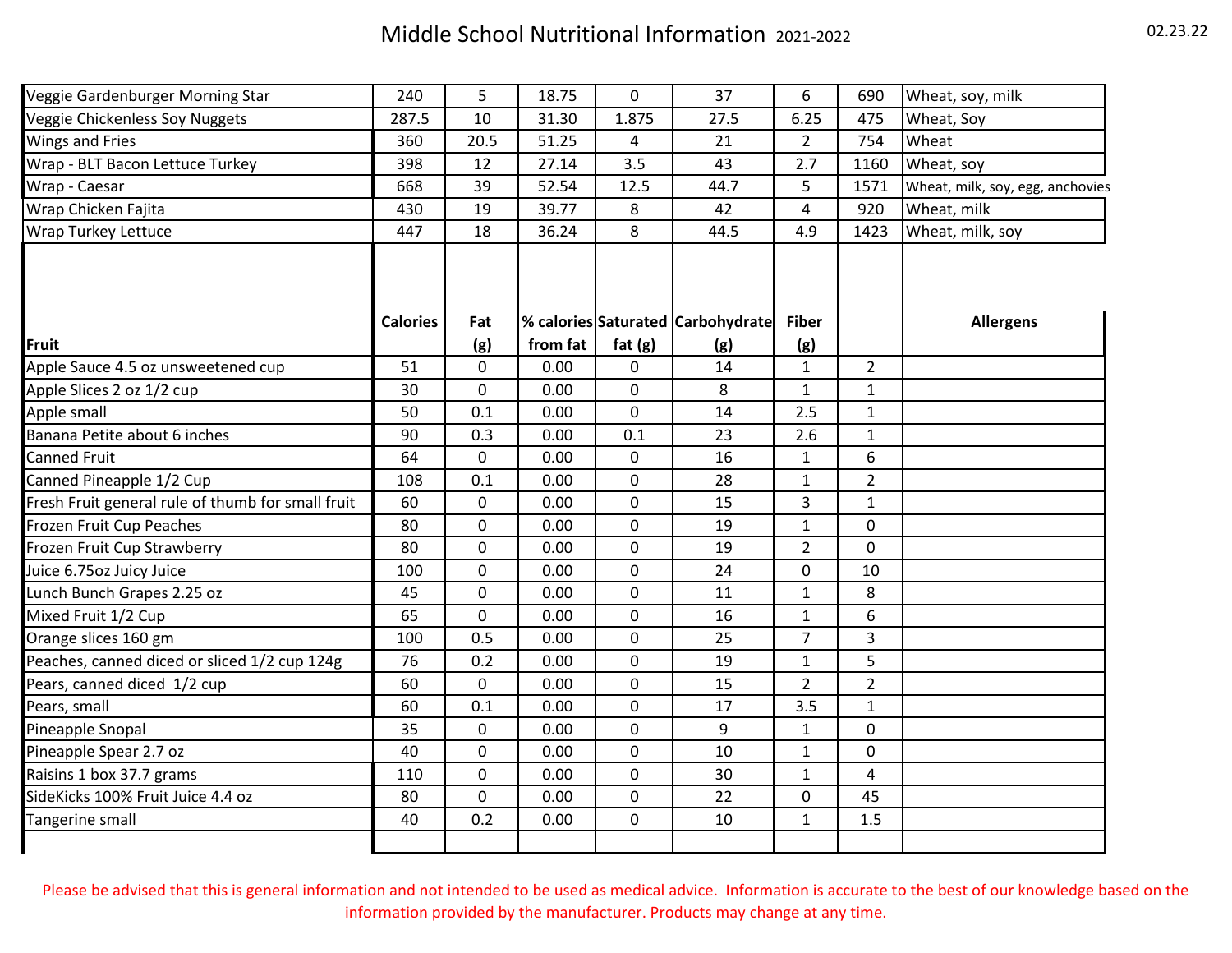|                                                   | <b>Calories</b> | Fat            |                      |                | % calories Saturated Carbohydrate | <b>Fiber</b>   |                | <b>Allergens</b>      |
|---------------------------------------------------|-----------------|----------------|----------------------|----------------|-----------------------------------|----------------|----------------|-----------------------|
| <b>Vegetables</b>                                 |                 | (g)            | from fat             | fat $(g)$      | (g)                               | (g)            |                |                       |
| <b>Baby Carrots</b>                               | 23              | 0              | 0.00                 | 0              | 5.4                               | 1.33           | 55             |                       |
| Corn 1/2 Cup                                      | 67              | 0.55           | 7.39                 | 0              | 16                                | $\overline{2}$ | 7.6            |                       |
| <b>Cucumbers</b>                                  | 9               | 0.1            | 10.00                | 0              | 1.5                               | 0.5            | $\mathbf{1}$   |                       |
| Edamame                                           | 43              | $\overline{2}$ | 41.86                | 0.3            | 3                                 | 0.4            | 5              | soy                   |
| Potato Wedges                                     | 120             | 4              | 30.00                | 0.5            | 20                                | $\overline{2}$ | 140            |                       |
| Side Salad 1 cup Romaine                          | 8               | 0              | 0.00                 | 0              | 0.71                              | 0.4            | $\overline{3}$ |                       |
| Sugar snap peas                                   | 18              | 0              | 0.00                 | 0              | 2.5                               | $\mathbf{1}$   | 3              |                       |
| Tomatoes 1/2 Cup                                  | 13              | 0.1            | 6.92                 | 0.02           | 3                                 | 0.9            | 3.8            |                       |
|                                                   | <b>Calories</b> | Fat            | % calories Saturated |                | Carbohydrate                      | <b>Fiber</b>   |                | <b>Allergens</b>      |
| <b>Milk</b>                                       |                 | (g)            | from fat             | fat $(g)$      | (g)                               | (g)            |                |                       |
| Non-Fat White                                     | 90              | $\overline{0}$ | 0.00                 | 0              | 12                                | 0              | 130            | Milk                  |
| Non-Fat Chocolate                                 | 130             | $\mathbf 0$    | 0.00                 | 0              | 26                                | 0              | 130            | Milk                  |
| 1% Percent White                                  | 120             | 2.5            | 18.75                | 1.5            | 13                                | 0              | 130            | Milk                  |
|                                                   | <b>Calories</b> | Fat            | % calories Saturated |                | <b>Carbohydrate</b>               | <b>Fiber</b>   |                | <b>Allergens</b>      |
| <b>Grains</b>                                     |                 | (g)            | from fat             | fat $(g)$      | (g)                               | (g)            |                |                       |
| Cornbread muffin                                  | 233             | 8              | 30.90                | 1.4            | 37                                | $\overline{2}$ | 322            | Eggs, soy, wheat      |
| <b>Crackers MJM</b>                               | 180             | 6              | 30.00                | $\mathbf{1}$   | 30                                | 3              | 400            | Wheat                 |
| <b>Crackers WG</b>                                | 170             | 0.5            | 2.65                 | 0.5            | 28                                | 3              | 350            | Milk, Wheat, Soy      |
| Croutons                                          | 80              | $\overline{2}$ | 22.50                | 0              | 13                                | $\mathbf{1}$   | 135            | Wheat, Milk           |
| Dinner Roll Artisan Roll 2 oz                     | 160             | $\overline{2}$ | 11.25                | 0              | 34                                | 5              | 270            | Wheat                 |
| Tortilla Chips yellow round 2 oz                  | 270             | 10             | 33.33                | $\overline{2}$ | 38                                | 4              | 110            | Soy                   |
|                                                   | <b>Calories</b> | Fat            | % calories Saturated |                | Carbohydrate                      | <b>Fiber</b>   |                | <b>Allergens</b>      |
| <b>Extras</b>                                     |                 | (g)            | from fat             | fat(g)         | (g)                               | (g)            |                |                       |
| Holiday Cookies Heart, Egg, Star, Tree, Shamrock, | 160             | 8              | 45.00                | 2              | 21                                | 1              | 95             | Wheat, milk, soy, egg |
| Chocolate Chip Cookie Linda's Reduced Fat 1 oz    | 120             | 4.5            | 33.75                | $\mathbf{1}$   | 19                                | 1              | 105            | Wheat, milk, egg      |
| <b>Cream Cheese</b>                               | 70              | 6              | 77.14                | 3.5            | $\mathbf{1}$                      | 0              | 115            | Milk                  |
| Dinner Roll Artisan Roll 2 oz                     | 160             | $\overline{2}$ | 11.25                | 0              | 34                                | 5              | 270            | Wheat                 |
| <b>Ranch Dressing</b>                             | 70              | 8              | 102.86               | $\mathbf{1}$   | 0                                 | 0              |                | Milk, soy, egg        |
| Tortilla Chips yellow round 2 oz                  | 270             | 10             | 33.33                | $\overline{2}$ | 38                                | 4              | 110            | Soy                   |
|                                                   | <b>Calories</b> | Fat            | % calories Saturated |                | Carbohydrate                      | <b>Fiber</b>   |                | <b>Allergens</b>      |
| <b>Breakfast</b>                                  |                 | (g)            | from fat             | fat $(g)$      | (g)                               | (g)            |                |                       |